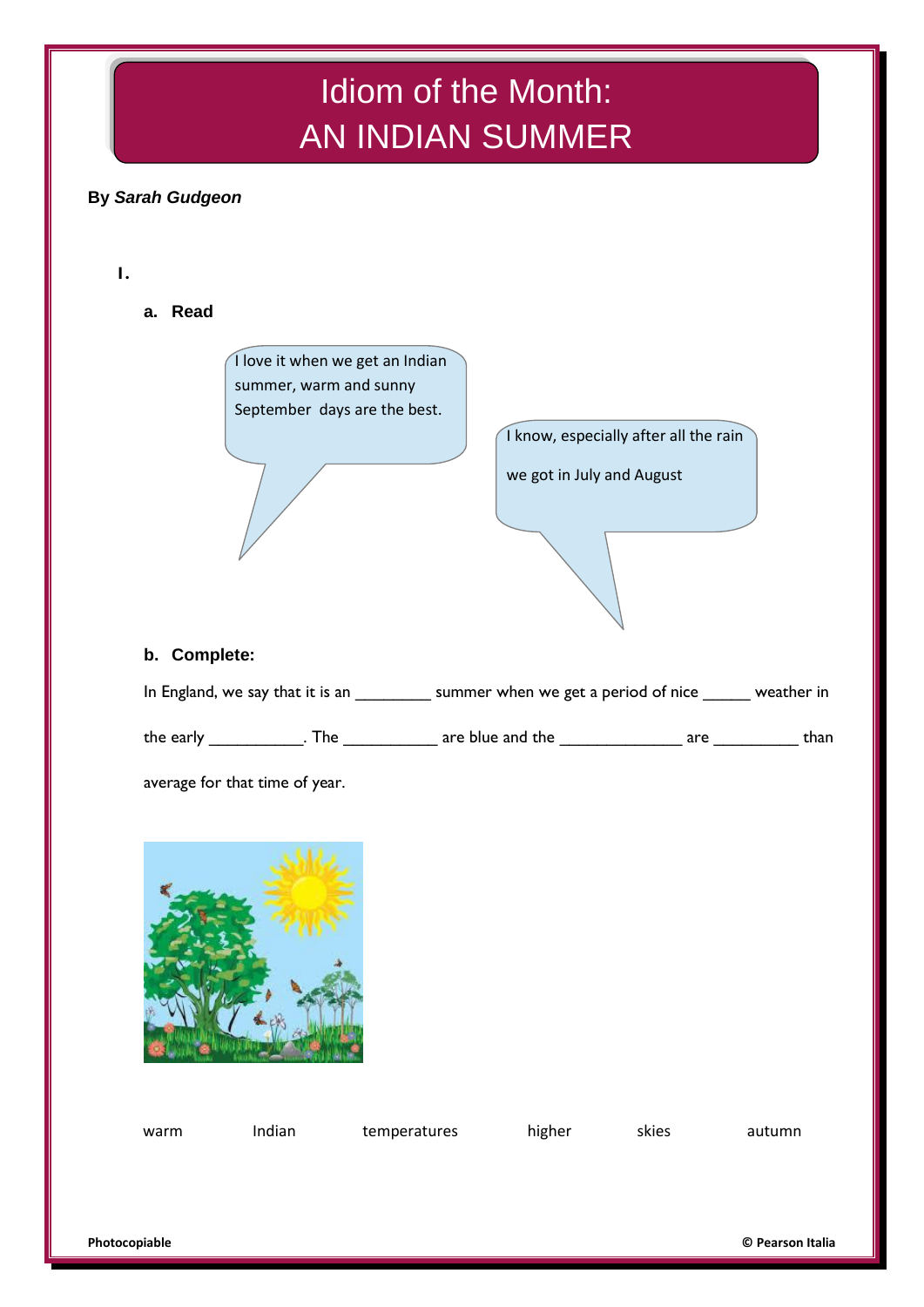## **2. Can you match these weather idioms to the right definition?**

| a. under the weather               | I. it's raining a lot                             |
|------------------------------------|---------------------------------------------------|
| b. head in the clouds              | 2. fine, ok                                       |
| c. every cloud has a silver lining | 3. talks nonsense                                 |
| d. full of hot air                 | 4. unwell                                         |
| e. raining cats and dogs           | 5. daydream                                       |
| f. right as rain                   | 6. something good always comes from something bad |

## **3. Complete these sentences with the right idiom from exercise 2.**

| he hasn't even got a computer. | - he always talks about IT and technology but                                            |
|--------------------------------|------------------------------------------------------------------------------------------|
|                                | - she wants to be a Hollywood actress.                                                   |
|                                | , he had a stomach ache.                                                                 |
|                                |                                                                                          |
|                                | e. I missed the bus, but I found five pounds in the street when I was walking to school. |
|                                |                                                                                          |
|                                |                                                                                          |